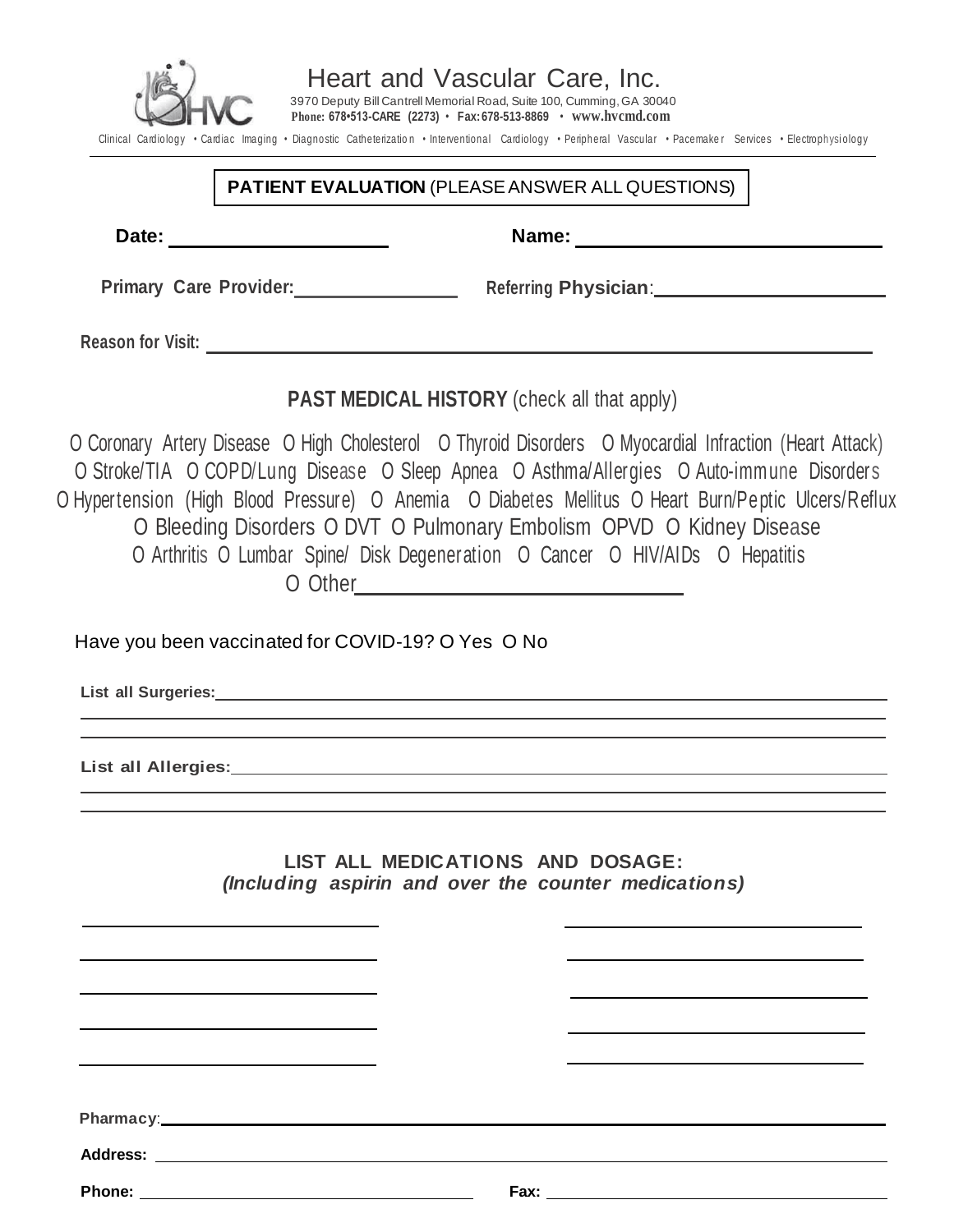

### **FAMILY HISTORY** (Check all that apply)

|          | Heart<br><b>Disease</b> | High<br><b>Blood</b><br><b>Pressure</b> | <b>Stroke</b> | Heart<br><b>Attack</b> | <b>Cancer</b> | High<br><b>Cholesterol</b> | <b>Diabetes</b> | Seizures | <b>Pacemaker Congenital</b><br><b>Treatment</b> | <b>Defects</b> |
|----------|-------------------------|-----------------------------------------|---------------|------------------------|---------------|----------------------------|-----------------|----------|-------------------------------------------------|----------------|
| Father:  |                         |                                         |               |                        |               |                            |                 |          |                                                 |                |
| Mother:  |                         |                                         |               |                        |               |                            |                 |          |                                                 |                |
| Brother: |                         |                                         |               |                        |               |                            |                 |          |                                                 |                |
| Sister:  |                         |                                         |               |                        |               |                            |                 |          |                                                 |                |

### **SOCIAL HISTORY/RISK FACTORS**

| Smoker:         | O Yes |             | Pack(s) per day Former smoker: O Yes O No ______Year(s) quit |
|-----------------|-------|-------------|--------------------------------------------------------------|
| Alcohol:        | O Yes | O No        |                                                              |
| Caffeine:       |       |             |                                                              |
|                 |       |             |                                                              |
| Smokeless O Yes |       | $\Omega$ No |                                                              |
| Tobacco:        |       | O No        |                                                              |

| Review of Systems:       | Please check all that apply: | Acute (New Problem) | Chronic (Existing Problem) |  |  |
|--------------------------|------------------------------|---------------------|----------------------------|--|--|
| <b>GENERAL</b>           | <b>FEVER</b>                 |                     |                            |  |  |
|                          | UNEXPLAINED WEIGHT LOSS      |                     |                            |  |  |
| <b>CARDIOVASCULAR</b>    | CHEST DISCOMFORT             |                     |                            |  |  |
|                          | SHORTNESS OF BREATH          |                     |                            |  |  |
|                          | <b>PALPITATIONS</b>          |                     |                            |  |  |
|                          | EDEMA (SWELLING)             |                     |                            |  |  |
|                          | PAIN IN ARMS/LEGS            |                     |                            |  |  |
| <b>RESPIRATORY</b>       | SNORING                      |                     |                            |  |  |
|                          | <b>COUGHING</b>              |                     |                            |  |  |
|                          | WHEEZING                     |                     |                            |  |  |
| <b>GASTROINTESTIONAL</b> | <b>NAUSEA</b>                |                     |                            |  |  |
|                          | <b>HEARTBURN</b>             |                     |                            |  |  |
|                          | BLOOD IN STOOL               |                     |                            |  |  |
| <b>GENITOURINARY</b>     | <b>BLOOD IN URINE</b>        |                     |                            |  |  |
|                          | PAIN WITH URINATION          |                     |                            |  |  |
| <b>MUSCULOSKELETAL</b>   | <b>JOINT PAIN</b>            |                     |                            |  |  |
|                          | MUSCLE PAIN                  |                     |                            |  |  |
| NEUROLOGICAL             | NUMBNESS/TINGLING            |                     |                            |  |  |
|                          | POOR BALANCE                 |                     |                            |  |  |
| <b>PSYCHOLOGICAL</b>     | <b>ANXIETY</b>               |                     |                            |  |  |
|                          | <b>DEPRESSION</b>            |                     |                            |  |  |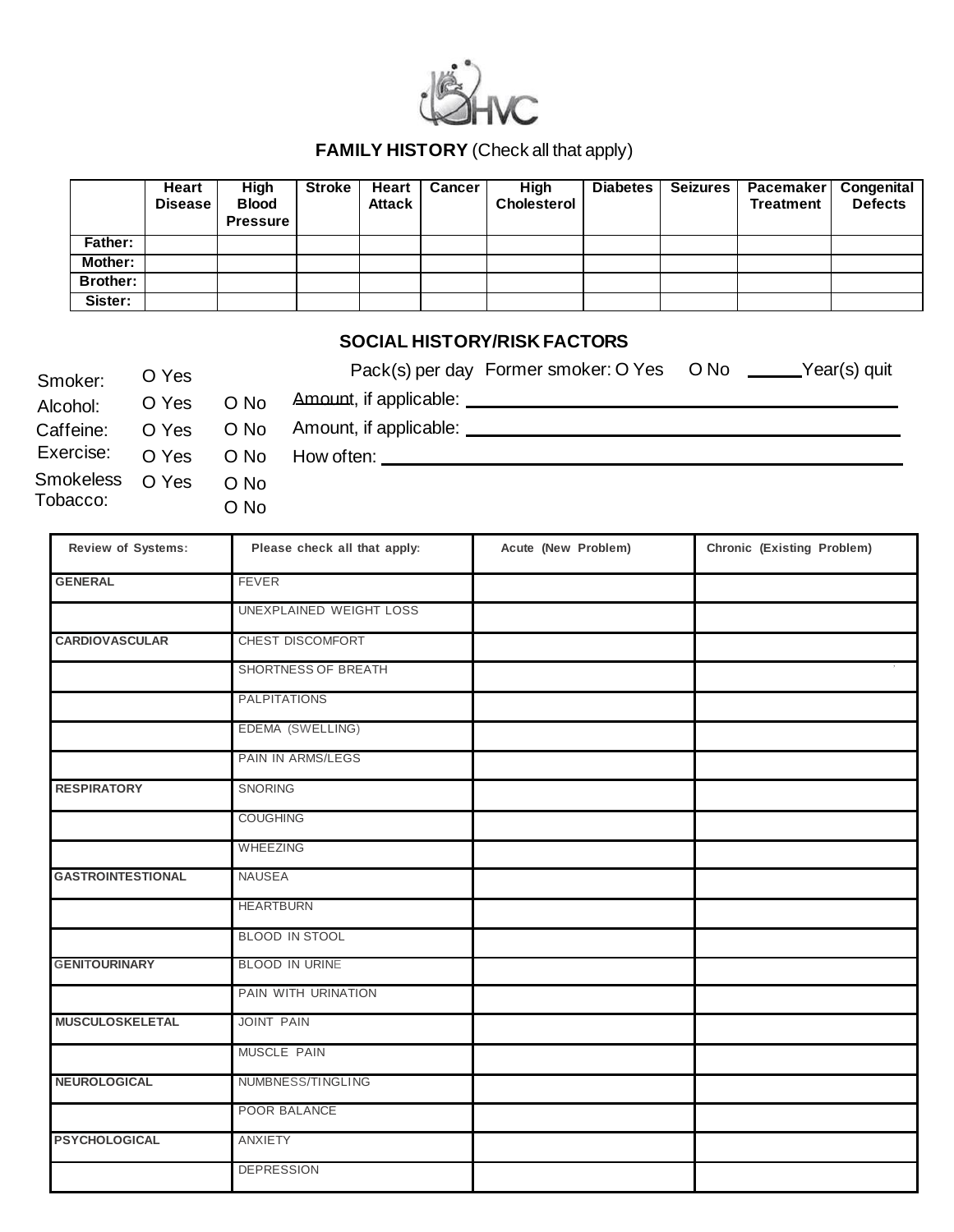

# **ANNUAL CONSENT/AUTHORIZATIONS**

PatientName: Date of Birth: / /

**Consent for Treatment:** I consent to the rendering of medical treatment or services as considered necessary and appropriate by the physician, physician assistant, nurse practitioner or designated staff. The consent to receive medical treatment or services includes but is not limited to initial evaluations, assessment evaluations, electrocardiogram, laboratory services or procedures, medications, patient education, and other services in which the patient will receive. I hereby authorize my physician or designated staff to perform diagnostic studies, as a recommended treatment mutually agreed upon by me and to employ such assistance as required providing proper care. Diagnostic testing and services may include but is not limited to echocardiograms, carotid ultrasounds, exercise treadmill test, nuclear stress test, PET scans, vascular and arterial ultrasounds, event monitors and other services recommended by your physician. I am aware that there may be material risks associated with these procedures. If I have any questions or concerns regarding any procedure, I will ask my physician to provide me with additional information. I understand I have the right to see a physician if I so choose and have the right to see a physician prior to any prescription drug or device order being carried out by the physician assistant or nurse practitioner. \_\_\_\_\_\_\_\_\_\_**(Initials)**

## **ADVANCE DIRECTIVES/EMERGENCY MEASURES**

I consent to all resuscitative measures as deemed necessary by my physician in the event of a life-threatening emergency. Heart and Vascular Care will honor Advanced Directives only if they have been provided by the patient. I consent to emergency transfer to the nearest emergency facility in case of the need for emergency hospital care. A copy of the Advance Directive may be placed on the chart if the patient desires and forwarded to the hospital in the event of a transfer, information regarding Advance Directives is made available upon the patient's request. The admitting facility is not affiliated or in partnership with Heart and Vascular Care. \_\_\_\_\_\_\_ **(Initials)**

I give my consent to have the Heart and Vascular Care group obtain my prescription history from external sources. I consent to the above statements:\_\_\_\_\_\_\_\_**(Initials)**

## **CONSENT TO RELEASE INFORMATION TO A SPOUSE. FAMILY MEMBER OR SIGNIFICANT OTHER**

I hereby authorize Heart and Vascular Care group to release and/or disclose any information contained in my medical record to the person(s) listed:

Name: Name: Name: Relationship to patient: Name: Name: Name: Name: Name: Name: Name: Name: Name: Name: Name: Name: Name: Name: Name: Name: Name: Name: Name: Name: Name: Name: Name: Name: Name: Name: Name: Name: Name: Name:

I hereby authorize Heart and Vascular Care group to release and/or disclose any financial information to the person(s) listed: Name: Relationship to patient: \_

o I do **NOT** authorize any information to be released to anyone other than myself.

### **I give permission for you to provide medical and appointment information for me via the following source(s):**

|                                     | $0001$ $C0$               |       |                                   |  |  |  |
|-------------------------------------|---------------------------|-------|-----------------------------------|--|--|--|
| <b>Phone</b><br>O Yes O No          | <b>Text</b><br>O Yes O No |       | <b>Portal/Email</b><br>O Yes O No |  |  |  |
| Signature of Patient/Legal Guardian |                           | Date: |                                   |  |  |  |
|                                     |                           |       |                                   |  |  |  |
| insured's Empire:                   | Phone:                    |       |                                   |  |  |  |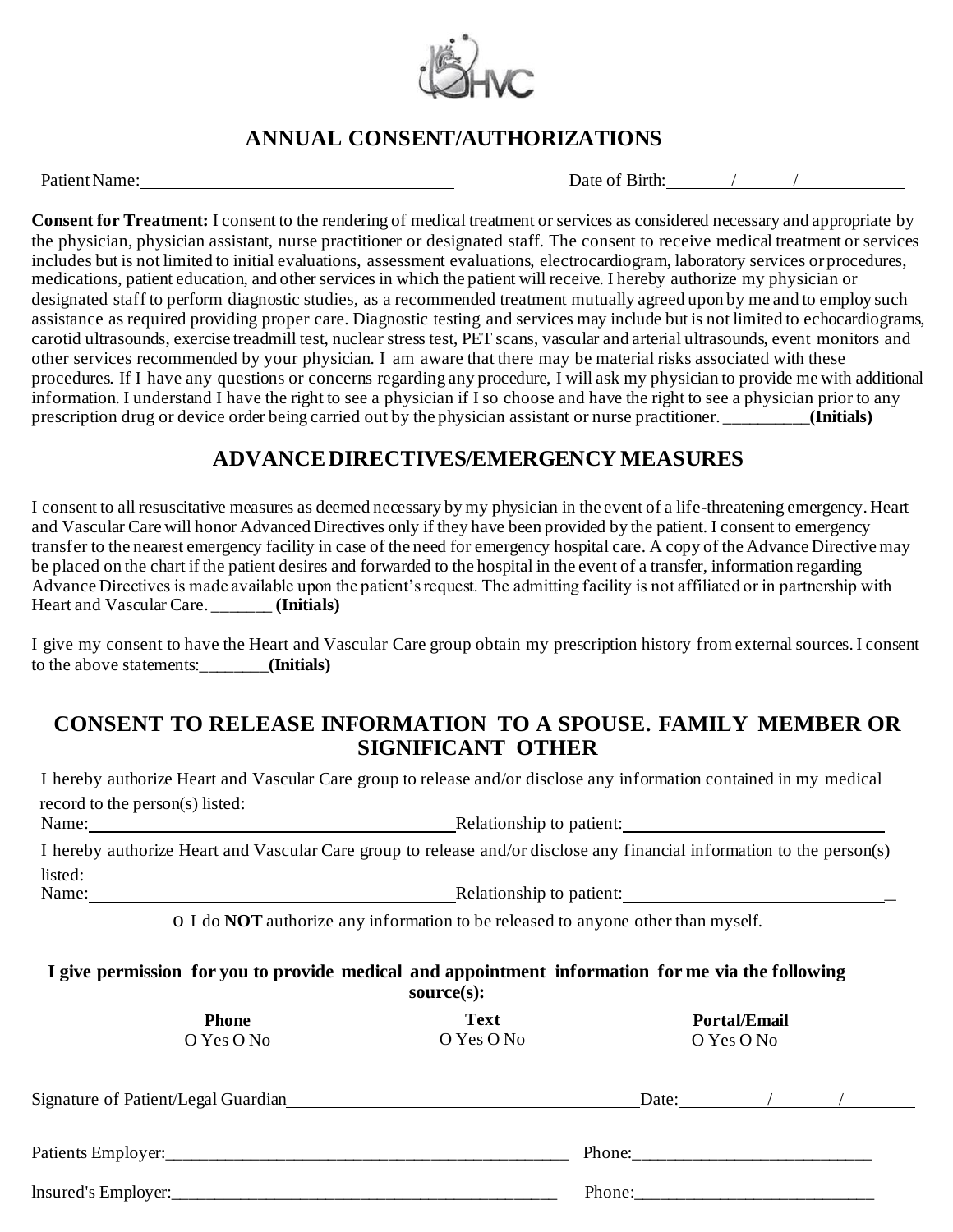

Heart and Vascular Care HVCMD.com Ph: 678-513-2273 Fax: 678-513-8869

#### **ASSIGNMENT OF BENEFITS**

I, the undersigned (the "Patient"), having healthcare benefit coverage through a group (including a self-funded and employer/employee benefit plan), Medicare, Medicaid and/or individual healthcare plan (collectively, the "Plan"), hereby appoint and assign as my authorized representative, **Heartand Vascular Care, Inc.** (the "Provider"), the right to pursue payment forbenefits, and take any and all necessary steps, including pursing administrative appeals, requesting disclosures and remedies, filing suit and all causes of action wholly in my stand for benefit payment of all medical benefits otherwise payable to the Patient for medical services, treatments, therapies, and/or medications rendered or provided by the Provider under the Plan, regardless of the Provider's managed care network participation status. The Patient hereby appoints the Provider, Heart and Vascular Care, Inc. and/or the Provider's appointed business associates, the Patient's rights, title, and interests in and to, and related to the recovery of, any and all benefits which the Patient is entitled to receive under the Plan or insurance policy and authorizes the Provider to release all medical information necessary to pursue and process the Patient's benefits and claims thereunder. I certify that the health insurance information that I provided is accurate and that I am responsible for keeping it updated. I hereby authorize provider, to submit claims, on my and/or my dependent's behalf, to the benefit plan (or its administrator) to be paid in full compliance of governing laws. I also hereby instruct my benefit plan (or its administrator) to pay the Provider directly for services rendered to me or my dependents. To the extent that my current policy prohibits direct payment to provider, I hereby instruct and direct my benefit plan (or its plan administrator) to providegoverning plan documentation slating such non-assignment to myself and the provider upon request and its standing to governing laws. Upon proof of such non-assignment, I instruct my benefit plan (or its administrator) to make the check payable to me and mail it directly to the provider. I understand there are state and federal consumer protections that support even for out of network providers that may be associated with my care or surgery, that I am responsible for co-payments, co-insurance, and deductibles at no more than my in-network cost share rate and that rate is based on my claim being processed in full compliance of governing claims handling compliance laws. I understand, agree, and hereby certify that I am obligated to pay, as charged, and billed for global service charges, regardless of if the above services are covered under my health insurance or plan. I understand that "Deductible" is defined, under the Uniform Glossary from ERISA & the Patient Protection & Affordable Care Act (ACA) as: *"The amount you owe for healthcare services your health insurance or plan covers before your health insurance or plan begins to pay,"* and that I have no knowledge of any plan exclusion or limitation for the charges for healthcare services rendered by the above listed provider, in case that I can't afford to pay for 100% deductible. I understand the payments are due at the time of the services unless otherwise applicable to any PPO or ACA discount once my claim for benefits is processed in full compliance with plan terms and governing laws. I understand I am fully protected against any unexpected medical bills or charges by my provider's applicable ACA or indigency discount policy; including any non-compliant or arbitrary and capricious PPO Discounts or Re-pricing Discounts received from my health insurance plan. My satisfaction is guaranteed in connection with my provider's proactive reasonable efforts to collect or make a good faith determination for ACA Discount qualifications solely based on my unique ability to pay and individual health need. I hereby assign billed charges for healthcare services rendered as my legal claims to the above listed provider as full payment, as my authorized representative, and an ERISA or ACA claimant, to claim or legally pursue proper payment of benefits from my health plan or ins.

I hereby designate, authorize and appoint the Provider, Heart and Vascular Care, Inc., its attorneys or other designated busi ness associate as my authorized representative, and as my authorized representative to: (1) release any information necessary to my health benefit plan (or its administrator) regarding my illness and treatments; (2) process insurance claims generated in the course of examination or treatment; (3) To file and participate in any administrative or judicial review process; (4) to give the provider and its attorneys standing to pursue payment and file suit for benefits and any fiduciary breach and all causes of action available under ERISA and Section 502, 27 § U.S.C. 1132(a). (5) to pursue all necessary benefit payments, appeal rights, remedies, and all causes of action, wholly in my stead; (6) to pursue a claim for benefits and to recover all applicable penalties for any fiduciary b reach or failure by my plan, its fiduciary and/orits claims administratorto comply with 29 USC § 1132 and (7) allow a photocopy of my signature to be used to process insurance claims. This authorization includes all entitled benefit payments, rights, and remedies due undermy governing Health and Welfare Plan orpolicy, to include all benefits entitled forall services rendered and ordered by my treating physician. This authorization willremain in effect until all benefits are paid in full compliance of applicable federal and state laws. I hereby confirm and ratify all actions taken by my authorized representative pursuant to the authority granted herein. This order will remain in effect until revoked by me in writing. I authorize Provider or Heart and Vascular Care, Inc., its attorneys, or designated business associates to make any request, file and obtain appeals information, receive any notice in connection with my healthcare services, benefits, appeal, take legal action or otherrights, wholly in my stead. Further, I hereby authorize my plan administrator, fiduciary, insurer, and/orattorney to release to the above-named health care provider or its designated business associated any and all relevant Plan and claim documents, requested disclosures, complete insurance policy, and/or settlement information upon written request from the provider, its attorneys, or designated business associates in order to secure and claim such medical benefits. I authorize the release or disclosure of my protected health information to my authorized representative in order to secure and claim medical benefits due; (1) obtain information or submit evidence regarding the claim to the same extent as me; (2) make statements about facts or law; (3) act as my authorized representative in connection with filing, providing or receiving notice of any claim or appeal proceedings, to include any external review by applicable state or Federal External Review Process. I authorize my designated authorized representative to make any request; to present orto produce evidence; to file and obtain any claim, appeal, orexternal review information; to receive any notice in connection with my claim, appeal, or external review; wholly in my stead. I understand that I will be held financially responsible for all fees accumulated for collection agency fees. Administrative fees, attorney fees and court costs incurred by the provider listed above for any delinquent account requiring outside collection assistance, to the fullest extent of the law. I understand revocation of this appointment will not affect any action taken in reliance on this appointment before my written notice of revocation is received. Unless rev o ked i n writing, this assignment is valid forany and all requested administrative and judicial reviews rightfully due me under my governing plan or policy and to the fullest extent permitted by law. A photocopy of this assignment is to be considered valid, the same as if it was the original. I understand that, by signing this form, I am confirming my appointment of my authorized representative, the scope of my authorized representative's authority, and the option of revoking of this appointment. I HAVE READ AND FULLY UNDERSTAND THIS AGREEMENT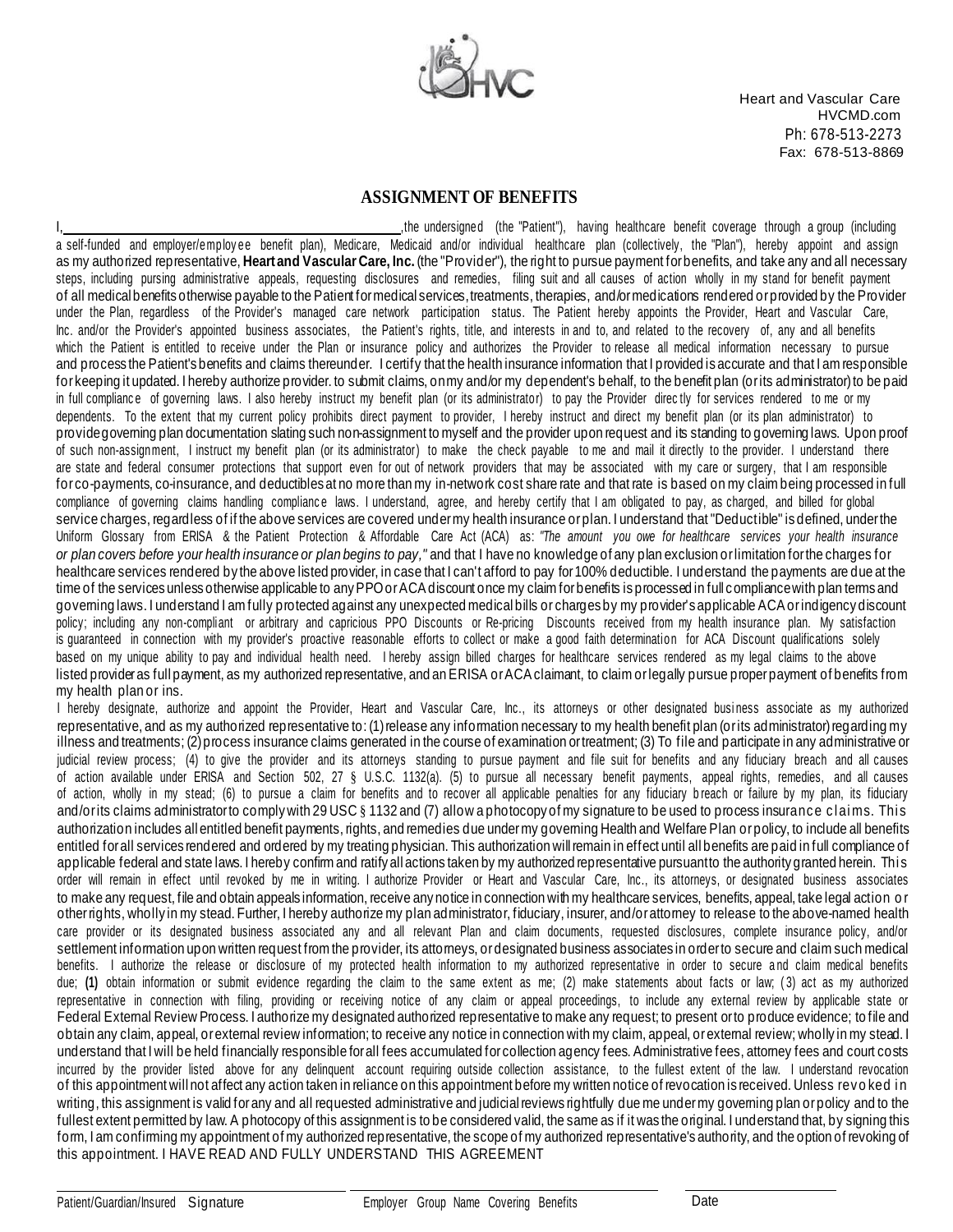

# **FINANCIAL POLICY**

- It is the policy of HVC that we provide patients with as much information as is available related to the cost of care to facilitate informed decisions. We educate patients about their benefits prior to services being provided and offer the option for patients to ask questions or contact their carrier if they do not agree with the information provided.
- Patients are financially responsible for all charges not paid by insurance. Patients are expected to pay in full at time of service, for all services rendered, unless prior arrangements are made.
- If the patient deductible has not been met at the time of service, the patient will be asked to pay the allowable fee for the service up to the amount of the estimated remaining deductible. Once insurance has been billed, any remaining balance is the patient's responsibility.
- **Patients are responsible for the entire cost of visit if they do not have insurance or choose not to file insurance. Self-pay patients will be expected to pay the expected fee for a self-pay visit at check in and any additional charges at the end of the visit upon checking out.** Payment in full is expected on the date of service unless other arrangements are made. There may be situations where the physician has not yet documented, by the time of checkout, the services provided to the patient. If this happens, the practice will bill the patient for any outstanding or remaining charges.
- Some patients will be required by their insurance carrier to obtain a "referral" from their Primary Care Physician authorizing their visit to Heart and Vascular Care, Inc. It is the patient's responsibility to obtain this referral and to be sure that the referral is communicated to Heart and Vascular Care, Inc. before the patient's visit. The staff of HVC will assist with this to the extent possible.
- A patient presenting at Heart and Vascular Care, Inc. without a required referral will be asked to sign a waiver by which he/she agrees to pay all charges generated by the visit, if a referral is not obtained to cover the visit. The patient will also be expected to pay the self-pay fee at check in for their office visit and any additional charges at the end of their visit. If a referral is received for the visit, and if the insurance pays, a refund will be sent to the patient reflecting the insurance payment.
- Patients who are experiencing difficulty in making payments on open accounts are asked to contact an HVC Patient Account Representative at (470) 533-0037 to establish a fair and appropriate payment plan. Patients may be asked, in some circumstances, to provide financial income information, which HVC can use in determining an appropriate and fair monthly payment.
- Patients with open balances on previous office visits or surgical procedures will also be asked to pay a minimum of 25% of any open balances at the time of the new visit and establish and plan to pay the balance in full. Patients who are unable to pay the 25% on any open balances may be asked to reschedule their visit.
- Patient accounts which have not been paid by the patient and/or insurance for 90 or more days since the office visit may be referred to a collection agency or attorney for collection. The patient agrees to pay costs, which could include reasonable attorney fees, court filing fees or other reasonable costs of collection efforts, in addition to the account balance. Should collection proceedings or other legal action become necessary to collect an overdue account, Heart and Vascular Care, Inc. has the right to disclose to an outside collection agency all relevant personal and account information necessary to collect payment for services rendered.
- There will be a \$35 fee assessed to your account for any check returned to our bank as unable to process for any reason. **These charges are the responsibility of the patient and will not be submitted to any insurance carrier.**

| <b>Patient Name:</b>      | Date of Birth: |  |  |
|---------------------------|----------------|--|--|
|                           |                |  |  |
| <b>Patient Signature:</b> | Date:          |  |  |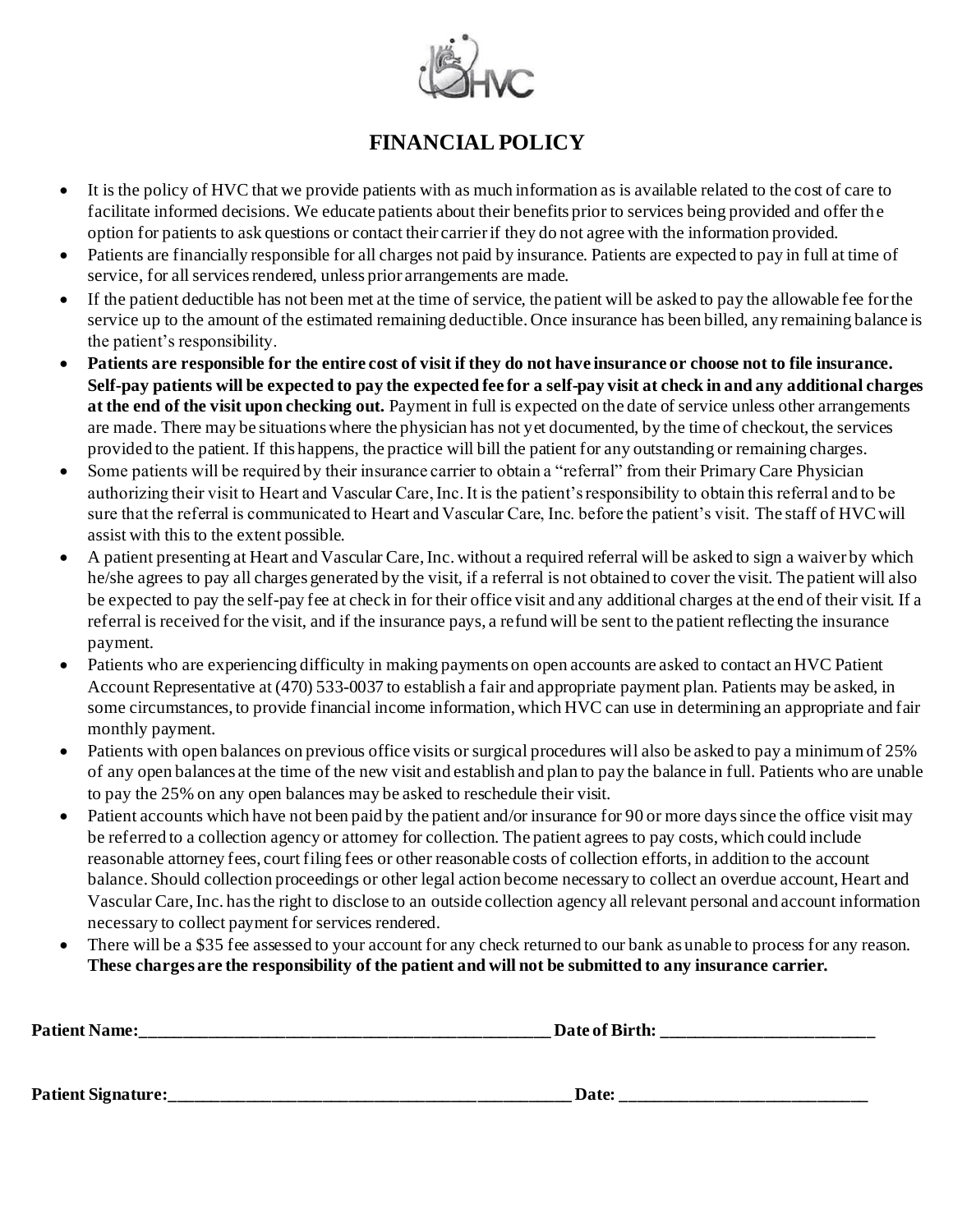

# **PATIENT RIGHTS**

- 1. Patients are treated with respect, consideration, and dignity.
- 2. Full consideration of patient privacy concerning consultation, examination, treatment, and surgery.
- 3. To have considerate and respectful care, provided in a safe environment.
- 4. To become informed of his/her rights as a patient in advance of, or when discontinuing, the provision of care. The patient ma y use an appointed representative.
- 5. Have a family member or representative of his/her choice be involved in his/her care.
- 6. Have all patient's rights apply to the person who has legal responsibility to make decisions regarding medical care on behalf of the patient.
- 7. Remain free from seclusion or restraints of any form that a re not medically necessary.
- 8. Coordinate his/her care with physicians and healthcare providers they will see; patients have the right to change their provider if other qualified providers are available.
- 9. Patients are provided, to the degree known, complete information concerning their diagnosis, evaluation, treatment, and prognosis. When it is medically inadvisable to give such information to a patient, the information is provided to a person designated by the patient or to a legally authorized person.
- 10. Receive information about any proposed treatment or procedure as needed to give informed consent or to refuse treatment. Except in emergencies, this information shall include a description of the procedure or treatment, the medically significant risks invo lved in the treatment, alternate course of treatment, or non-treatment and the risks involved.
- 11. Given the opportunity to participate in decisions involving their health care, except when such participation is contraindica ted for medical reasons.
- 12. Be informed by physician or designee to the continuing healthcare requirements after discharge.
- 13. Confidential treatment of all communications, disclosures and records pertaining to patient care; patients will be given the opportunity to approve or refuse their release except when release is required by law.
- 14. Access information to his/her medical record within a reasonable time frame (48 hours).
- 15. May leave the facility even against medical advice.
- 16. Informed about procedures for expressing suggestions, complaints and grievances including those required by state and federal regulations.
- 17. Examine and receive an explanation of the bill regardless of source of payment.
- 18. Exercise these rights without regard to race, sex, cultural, educational, or religious background of the source of paym ent for care.
- 19. Informed regarding patient conduct and responsibilities, services available at the facility, provisions for after-hours and emergency care, fees for services, payment policies, rights to refuse participation in experimental research, advance directives will be accepted at the facility, charges for services not covered by third-party payers, and credentials of health care professionals.
- \*\* ALL FACILITY PERSONNEL PERFORMING PATIENT CARE ACTIVITIES SHALL OBSERVE THESE ABOVE RIGHTS\*\*

## **PATIENT RESPONSIBILITIES**

- 1. Provide complete and accurate information to the best of his/her ability about his/her health (i.e., complaints, past illness es, hospitalizations, any other health related issues), any medications, including over-the-counter products and dietary supplements and any allergies or sensitivities.
- 2. Make it known whether the planned surgical procedure/treatment risks, benefits and alternative treatments have been explained and understood.
- 3. Follow the treatment plan established by the physician, including instructions by nurses and other health care professionals, given by the physician.
- 4. Provide a responsible adult to transport him/her from the procedure center and remain with him/her twenty -four (24) hours, if required by his/her provider.
- 5. Communicate refusal of treatment with provider.
- 6. Assure that the financial obligations of his/her care are fulfilled as promptly as possible.
- 7. Be respectful of all the health care providers and staff, as well as other patients.
- 8. Follow facility policies and procedures.
- 9. Inform his/her provider about any living will, medical power of attorney, or other directive that could affect his/her care.